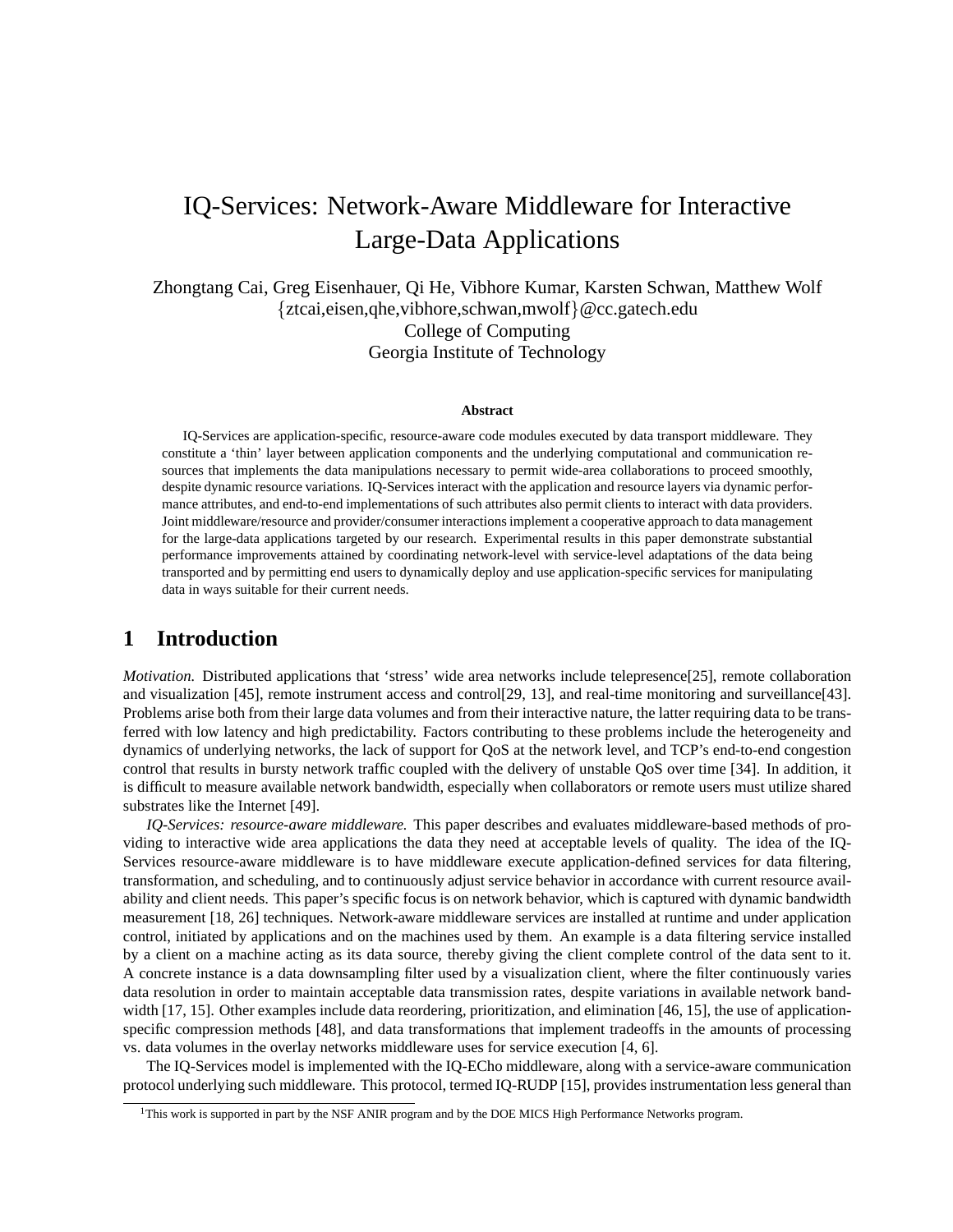but akin to the instrumented Linux protocol stacks developed in the Web100 project [26]. In contrast to such work, however, IQ-RUDP uses dynamic performance attributes associated with communications to convey monitoring and control information across the middleware/protocol boundary. Per message monitoring information includes current RTT (Round Trip Time) and loss rate. Control information includes desired loss tolerance and packet markups with priorities. Additional resource information is available from system-level monitoring mechanisms described in [19].

The ability to 'drive' dynamic changes in middleware services with system- and protocol-level information is demonstrated with an interactive high performance application, termed SmartPointer [48]. This application permits remote users to collaboratively view and manipulate data produced by a molecular dynamics simulation [48]. Users can dynamically specialize data by using middleware-level transformation and filtering services. These services are dynamically adjusted in accordance with network-level changes in behavior.

Experimental evaluations are performed across wide-area network links and on the NetLab network emulation facility [22]. Additional measurements now underway involve the use of IQ-ECho to transport large-scale interactive data across a 10Gbps link connecting Georgia Tech with machines located at Oak Ridge National Laboratories. The goal is to enable wide-area collaborations like those required in DOE's Supernova Initiative, where multiple remote collaborators seek access to output data produced at rates approximating 1GB/sec for future large-scale simulation scenarios.

*Contributions.* The contributions of this paper are threefold. First, we experimentally validate earlier simulationand emulation-based results [15] in which we show that coordinated application/middleware- and network-level adaptations can outperform application-only adaptation methods. Second, we experiment with the concurrent adaptation of multiple communication links, to adjust their joint behavior to underlying network capabilities. Third, we demonstrate the generality of the IQ-Services architecture by applying it to grid applications other than those written by our group, by creating and evaluating a network-aware version of GridFTP, termed IQ-GridFTP. IQ-GridFTP dynamically adjusts file contents during transfer (via user-supplied data manipulation services) in order to maintain transfer rates under varying network conditions. Adjustments may result in the partial file transfers specified as part of the GridFTP standard or they may be size-sensitive changes in file formats and data contents, as when a data provider chooses to share only the low-resolution data contained in a file with a partner.

We leverage substantial previous work on adaptive systems. In comparison to our own work with application-level actions like runtime service replication, relocation, or tuning to meet dynamic bandwidth constraints [17, 33], the IQ-Services software architecture focuses on 'lightweight' services interposed via middleware 'between' applications and underlying operating systems. The intent is to permit end users to write their application-level components in any way suitable for their domain, rather than dictating the use of certain application programming paradigms. IQ-Services simply implement the additional adaptive behaviors relevant to such application components. The role of middleware is to facilitate the execution of such behaviors. In contrast to previous CORBA-based middleware [51], however, the IQ-Services architecture and implementation are focused on the high performance/grid domain, and the adaptation methods employed specifically address this domain's need to manipulate and transfer large data volumes across wide area network infrastructures. Our work also borrows concepts and ideas from prior work on the adaptive transfer and manipulation of multimedia or sensor data, which has already demonstrated that in dynamic systems, application-level constraints like end-to-end delays can be met only if applications and/or underlying system-level mechanisms [27] dynamically adapt to runtime changes in resource availability [38, 40]. Finally, we note that industry is currently pursuing goals similar to those of our group, including in efforts like IBM's autonomic computing initiative [20].

*Overview.* The remainder of this paper is organized as follows. In Section 2, sample distributed applications that use IQ-Services are outlined, including a description of their performance requirements and of the IQ-Services associated with their use. In Section 3, the architecture of IQ-Services is described. The intent is to demonstrate the general nature of our approach, including its applicability to ongoing OGSA-based standards efforts for grid software. Experimental results attained on wide area networked machines and on the NetLab emulation facility appear in Section 4. Conclusions and future research are outlined in Section 5.

## **2 Wide-area Scientific Collaboration**

There are multiple, ongoing, wide-area collaborations in high performance computing, ranging from high profile efforts like Ligo [23, 13] and DOE's Terascale Supernova Initiative (TSI) [7] to adhoc collaborations between specific sets of researchers. Collaboration tools like Access Grid [2] and grid portal efforts [31] are evidence of the importance of remote collaboration to the broader CS and scientific communities.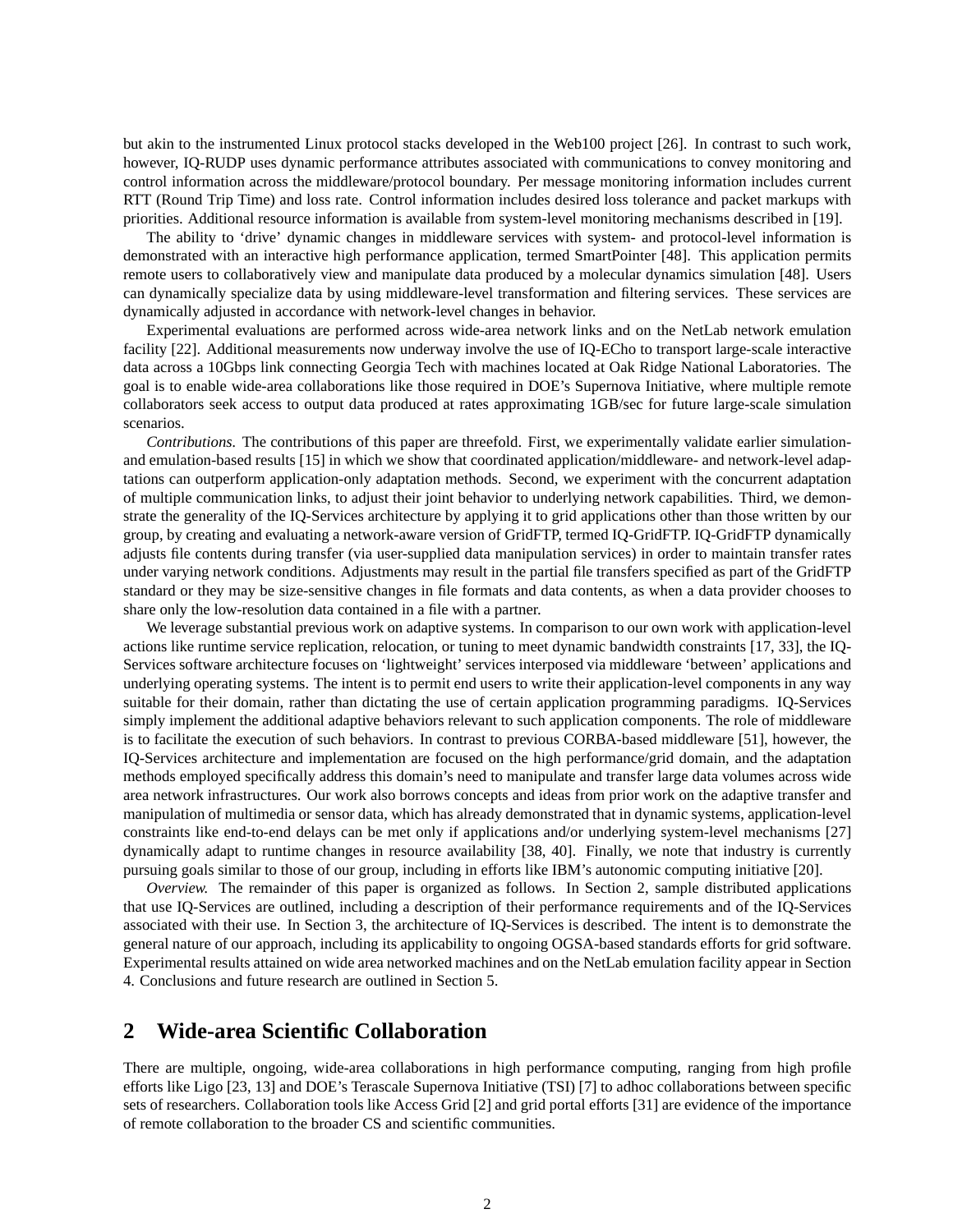

Figure 1: SmartPointer System Overview

This paper experiments with two tools commonly used in such collaborations: (1) real-time collaborations that include remote data visualization, and (2) mechanisms for large file transfers. In both cases:

- the underlying computing/network infrastructure is heterogeneous, linking high end machines with workstations and even portable devices, with networks ranging from high speed LANs to wide area to wireless connections; and
- the amounts of data produced, transported, and consumed are large, expected to be up to 100Gb/sec in applications like TSI, but in our current work, we use more moderate data volumes.

#### **2.1 Real-time Collaboration**

For real-time scientific collaboration, in addition to large data volumes shared across heterogeneous infrastructures, an important attribute of theirs is that 'fresh' or new information may be more relevant to a collaborator than complete detail. This implies that they share real-time requirements with applications like multimedia and video services [44, 46, 21, 16].

Figure 1 shows a prototypical, distributed collaborative visualization [1, 48]. It implements a many-to-many dataflow, and the heterogeneous underlying computing/communication platform ranges from low end, ill-connected clients to high end, well-connected server machines. Collaborative environments like these pose problems to developers both because of the heterogeneous platforms and because of inherent capabilities expected by end users. For example, data delivery should be coordinated for effective collaboration, if the information for one collaborator consistently lags that of the others, collaboration activities may be compromised. The resulting soft real-time constraints on data delivery imply a need for consistent frame rates (to insure data freshness), perhaps in preference over always receiving data at the highest level of resolution. Another issue is fairness across multiple connections, which is particularly important when large data transfers share network links with remote control loops. Sample loops in our application include those that control a remote data filter and those that implement dynamic annotations on clients' displays.

Our work addresses some of issues, including:

- information freshness [35],
- end-to-end information quality, and
- fairness, particularly across the multiple connections maintained in collaborative applications.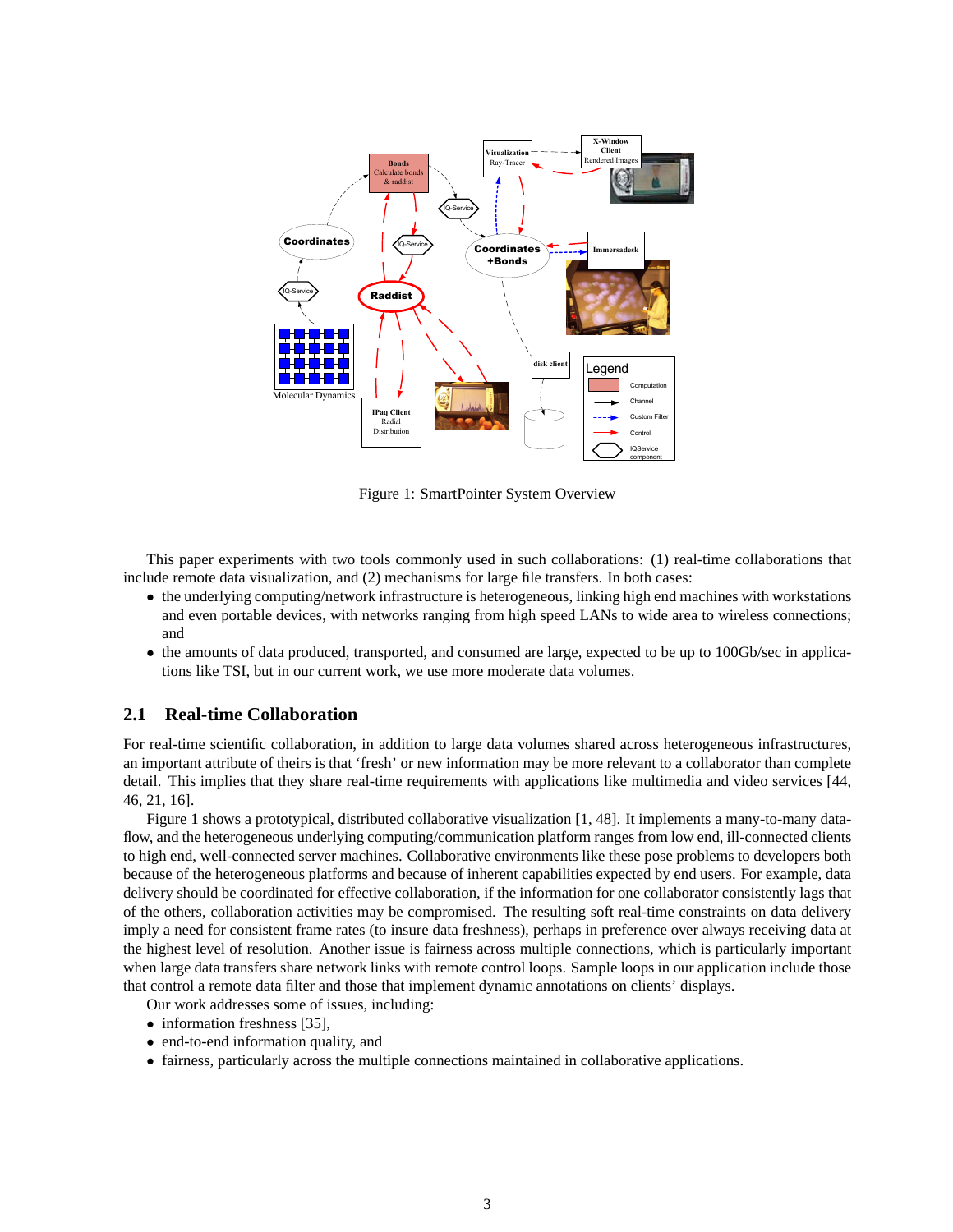| GridFTP<br>Control Layer                 | ≖                             | <b>XML</b><br>Query/Filter<br>get | GridFTP<br>Control Layer                 |
|------------------------------------------|-------------------------------|-----------------------------------|------------------------------------------|
| IQ-ECho<br>ECL Filter                    | <b>XML-ECL</b><br>Filter Stub |                                   | IQ-ECho                                  |
| <b>CM</b><br>Network-aware<br>Adpatation |                               | Data Stream                       | <b>CM</b><br>Network-aware<br>Adpatation |



Figure 2: IQ-GridFTP Overview

Figure 3: IQ-GridFTP MetaData Mapping



Figure 4: Typical Application Scenario

### **2.2 Large-Data Transfers via IQ-GridFTP**

The second application evaluated in this paper is termed IQ-GridFTP. IQ-GridFTP extends the Globus GridFTP implementation [11] by realizing its goal of partial file transfers, that is, to transfer both entire files and also certain regions of files. The GridFTP standard represents this functionality with ERET (Extended Retrieve) and ESTO (Extended Store) file access instructions, which include an offset size parameter to fetch relevant file portions. In the future, we expect file manipulations and transfers to be able to utilize the DFDL (Data Format Description Language) currently under development. This language will provide the high-level descriptions of file contents needed for realizing finer grain content filtering, down to the level of individual file data attributes.

Our intent is to utilize partial file transfers to limit network usage from a server to specific clients, by deploying customized filters at the server-resident data source. Figure 2 demonstrates such functionality by placing a clientspecific XML-based, SQL-like query with the server, which then ensures that only relevant file portions and/or file attribute data are transferred. We exploit the fact that data sharing in scientific applications means transferring data on the order of GigaBytes, from one location to another, even when all the data attributes and rows might not be needed or when certain attributes can be combined to reduce the number of bytes being transferred per row [33]. Finally, as with the real-time collaborations outlined above, the amounts of data transmitted by filters can then be adjusted to match available network bandwidth.

# **3 IQ-Services: Software Architecture**

### **3.1 Architecture Overview**

**IQ-Services.** IQ-Services are application-specific code modules associated with data transport middleware. Figure 4 shows a prototypical real-time collaboration in which application-level data is distributed to remote collaborators and is manipulated by computational components like data clustering or data analysis[32]. The role of IQ-Services in this scenario is illustrated by the additional data filters and selectors associated as 'handlers' with the publish/subscribe event channels used for data distribution. As evident from the figure, IQ-Services do not replace application-level computations like data analysis or clustering. Instead, they form a 'thin', efficient layer of application-provided functionality that is placed 'into' middleware by applications, the purpose of which is to allow middleware to manipulate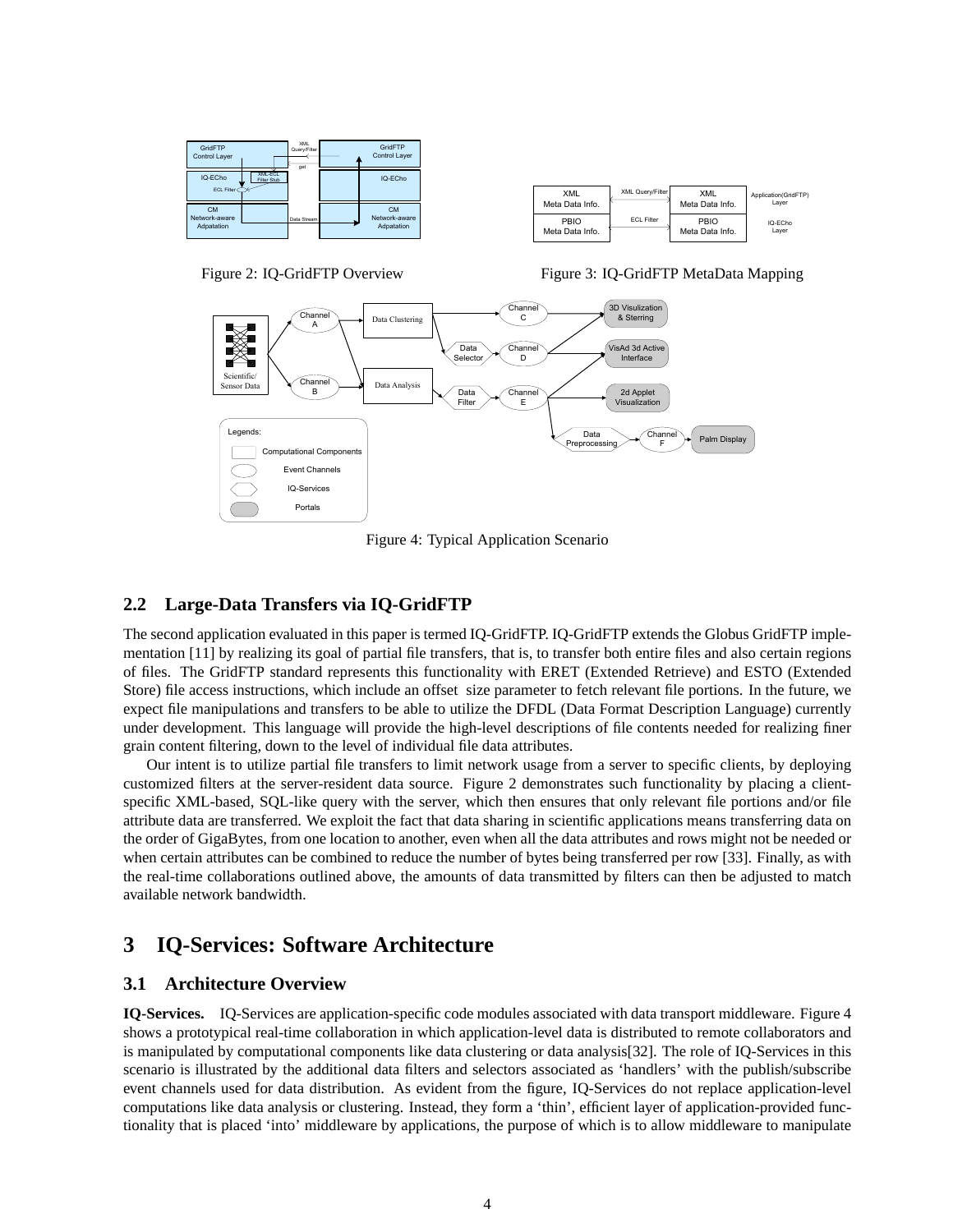

Figure 5: System Architecture Overview

data on its path from providers to consumers and to do so in conjunction with information about network behavior provided by communication protocols. In the IQ-ECho publish/subscribe infrastructure used in our implementation, this layer is comprised of dynamically created and deployed 'event handlers'.

IQ-Services may be associated with clients, servers, or intermediate nodes, thereby forming an overlay network. Typical configurations of overlays used in interactive applications are described in [32, 5]. We are not concerned with how to best map overlays to communication/processor networks, but note that the dynamic behavior of end users in wide area collaborations implies that it must be possible to create overlays dynamically, when desired by applications or when indicated by substantial changes in network or machine resources. IQ-ECho supports this by permitting the dynamic creation of overlay nodes and the runtime installation of services on those nodes, using dynamic binary code generation techniques [8].

**Performance Attributes.** Another element of IQ-Services are 'performance attributes', which implement IQ-Service/ protocol interactions, by traversing multiple layers of the protocol stack (a) to provide application-level information like packet priorities or importance to communication protocols, and (b) to provide network-level monitoring information like available bandwidth or current packet loss to middleware-level services. Attributes may also be used to implement end-to-end performance-relevant interactions between data providers and consumers. Examples of such interactions include a client's use of performance attributes to set parameters in a server's data filter, and a server-side instruction of the middleware handler to upsample the data sent since additional network bandwidth is now available. End-to-end and cross-layer interactions via performance attributes are depicted by the solid, vertical arrow in Figure 5.

**Transport Independence.** Figure 5 also shows the multiple levels of abstractions used in IQ-ECho to map an application-level message submitted to an event channel to a message sent to the underlying protocol stack and communication socket used by a specific source-sink pair: after event submission, the event is mapped to a lower-level facility called the 'Communication Manager', which then sends the event to one of multiple communication protocols. This functionality permits IQ-ECho to run on top of multiple transport protocols, e.g., the standard TCP protocol and an instrumented version of RUDP developed in our research. This 'IQ-RUDP' protocol employs performance attributes (1) to provide feedback to the application-level handler also shown in the figure and (2) to adjust its data transmission behavior (e.g., using attributes to not retransmit certain data upon detected loss). In comparison, for TCP, for example, network measurement capabilities may be directly associated with communication services, as depicted in Figure 5 by the 'measurement' methods layered between event management and the communication manager. By placing such methods directly 'into' the communication stream, measurements can be performed using the application's native communications, rather than additional packet trains generated for such purposes. This is useful for the streaming data applications targeted by our work, but should be complemented by active bandwidth measurements for applications with intermittent or bursty communication behaviors.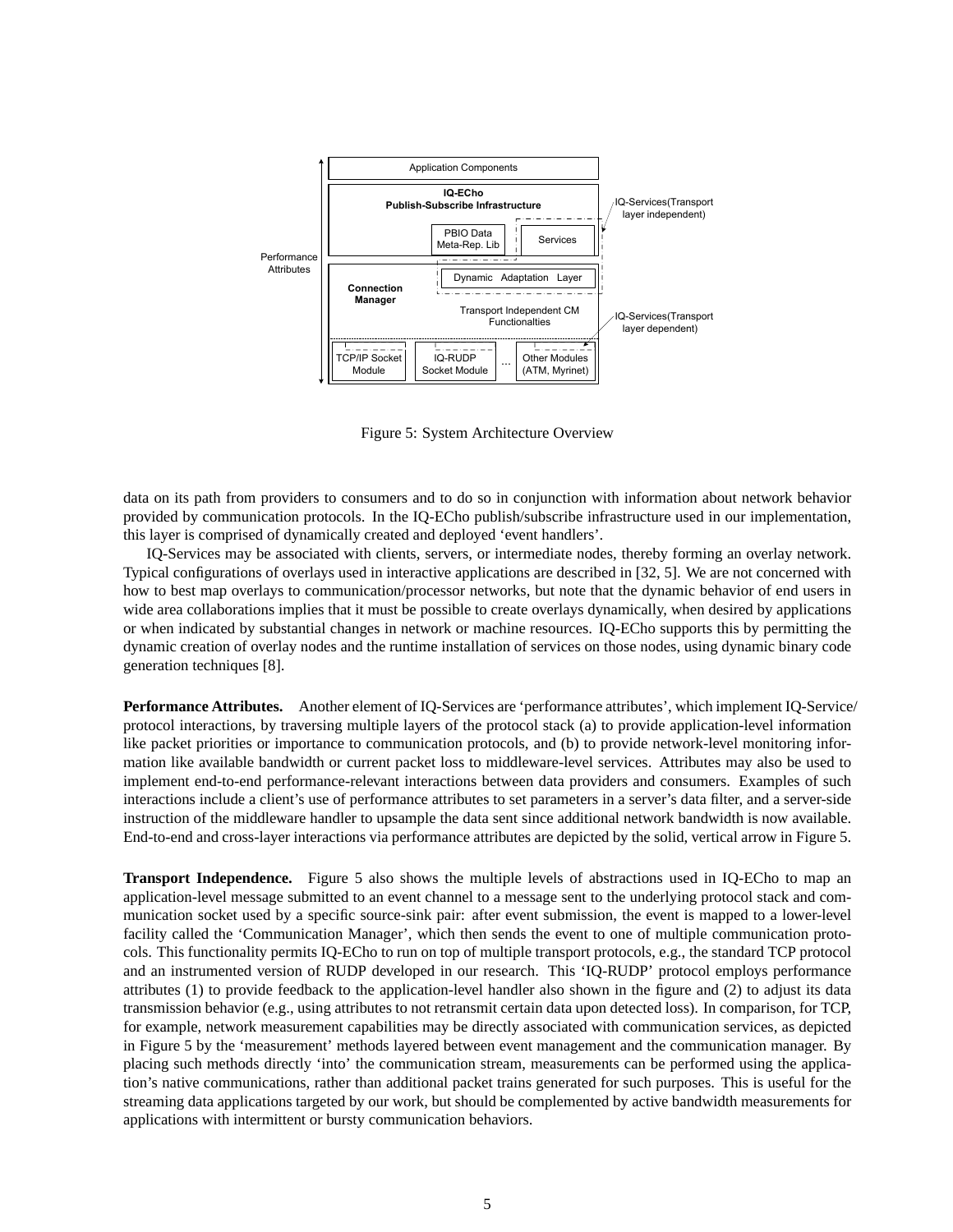For brevity, we do not describe the full set of layers depicted in Figure 5. Instead, we next briefly outline the IQ-RUDP transport layer that implements coordinated network and application-layer adaptation. Experiments with this layer demonstrate the utility of this approach in maintaining application performance in the face of changing network conditions.

### **3.2 IQ-RUDP and the Dynamic Adaptation Layer**

**The IQ-RUDP Instrumented Communication Protocol.** IQ-RUDP is an open transport protocol intended to facilitate end system and application-layer adaptations to network conditions. To attain TCP-friendly behavior [24, 41], it also runs its own congestion control algorithm. The distinctive features of IQ-RUDP are:

- *Exposing performance metrics*. IQ-RUDP exposes certain transport-layer performance metrics to the higher layer by means of performance attributes. Metrics like bandwidth, RTT, and loss ratio can be exploited by IQ-Services when adapting the data being transported.
- *Callbacks*. Applications can register callbacks along with the conditions under which they should be triggered.
- *Adaptive and application-controlled reliability*. A typical adaptation adopted by applications is to lower reliability requirements in favor of increased transmission rates. IQ-RUDP provides prioritized reliability control for each application-level message.
- *Coordinated adaptations between the application and the transport*. IQ-RUDP first proposed the idea of coordinating between application-level adaptations and changes in transport-level behavior[15]. The advantages of coordinated adaptation are particularly apparent for high frequency adaptations that are driven by the protocol level, or when coordination can prevent conflicting adaptation decisions across different layers of a protocol stack.

**The Dynamic Adaptation Layer (DAL).** The primitives provided by IQ-RUDP comprise a basis for runtime traffic adaptation. However, it can be difficult to translate between application-level information and transport-level metrics, which limits the direct use of IQ-RUDP primitives by applications. Moderating between lower-level (e.g., IQ-RUDP) and application-level semantics and desires is the role of the Dynamic Adaptation Layer (DAL) in the IQ-Services architecture. The DAL's monitoring methods expose selected performance metrics to upper layers, including RTT, lossrate, throughput, etc. The DAL can also implement service-specific performance models. Model outputs exported via performance attributes then 'drive' adaptation methods realized in the DAL, which in turn drive the actual adaptations performed by IQ-Services. Current methods include packet reliability control and coordination across multiple, concurrent transport-level connections. Two performance 'models' utilized in our work employ (1) linear bandwidth regression and (2) an end-to-end method for measuring available bandwidth. In either case, the output of such dynamic measurement methods is made available to upper layers (i.e., to IQ-Services) via performance attributes or models. Conversely, applications or IQ-Services can use attributes to dynamically adjust certain parameters of bandwidth measurement algorithms, such as frequency of measurement and accuracy/overhead tradeoffs. Finally, the DAL can use additional threads to execute adaptation methods and/or periodically run network measurement tools like Pathload [18] or Netlets [37].

The following adaptation methods are currently integrated into the DAL:

- *Coordinated Packet Reliability Control* permits applications to define different levels of packet reliability requirements, which are then handled in a coordinated fashion by the combined actions of the IQ-Service/DAL/IQ-RUDP layers. In Section 4, per packet reliability indications are used to send high priority packets reliably, whereas low priority packets are sent unreliably and only when there are sufficient network resources.
- *Congestion Avoidance* implemented in the DAL uses application-level methods for controlling the traffic volume imposed on the underlying network. In this paper's experiments, the DAL interacts with the IQ-RUDP protocol to control the transport layer's sending rate and congestion control behavior, so as to avoid possible congestion, recover faster from existing congestion, and improve throughput while still maintaining TCP-like fairness properties. Specifically, the DAL periodically polls IQ-RUDP for available bandwidth and loss rate measurements and based on these measurements, adjusts the sending rate of the application messages 'pushed into' the IQ-RUDP layer. Since loss rates are updated more frequently than measurements of available bandwidth, they are used as 'quick' traffic adjustments in between bandwidth measurements.
- *Connection Coordination.* For multiple connections to/from a single address space, the DAL can implement coordination schemes for the traffic imposed on those connections. Consider a real-time collaboration in which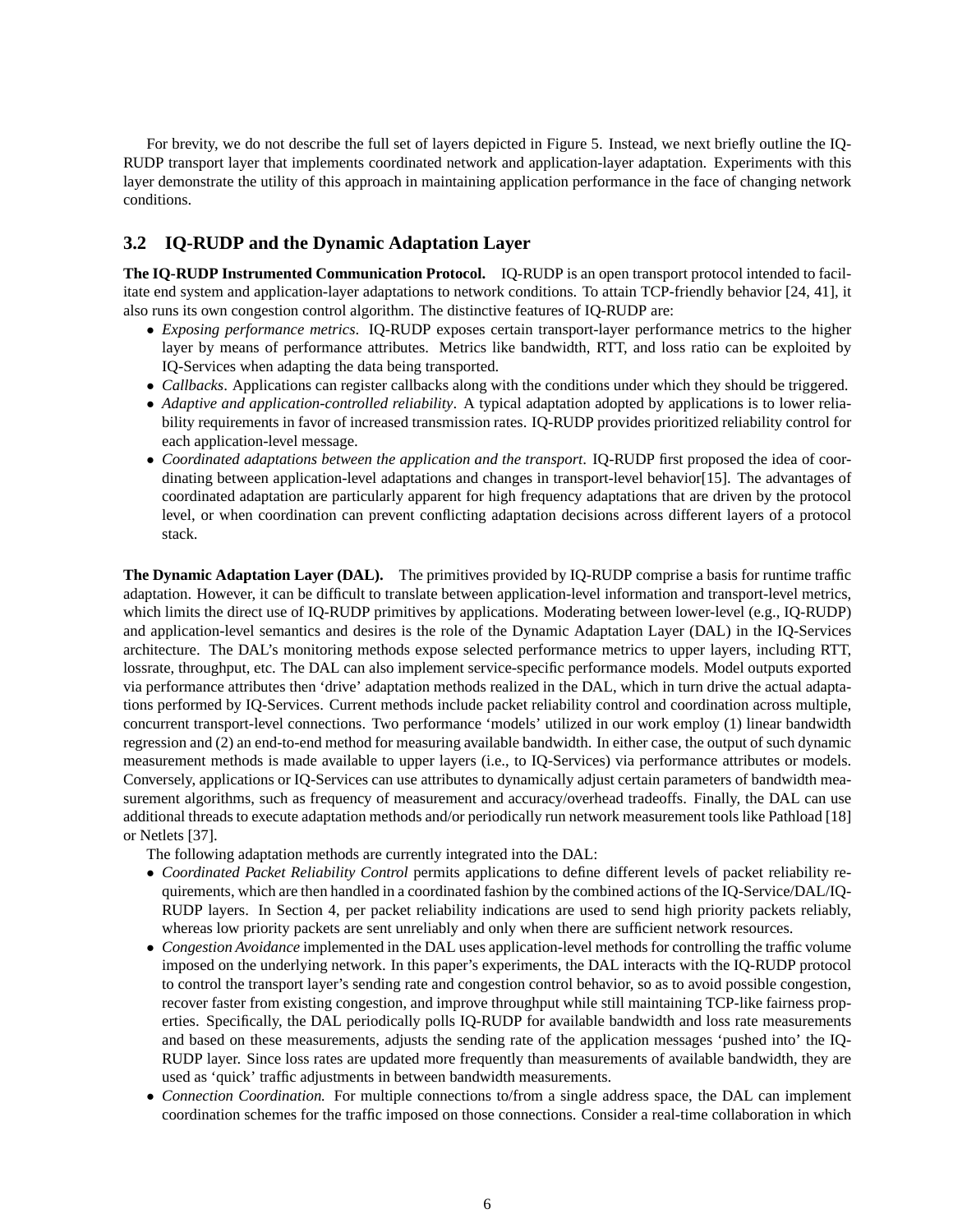

Figure 6: Testbed Configuration

Table 1: IQ-ECho Microbenchmarking

| Data size(bytes) | Send side cost(ms) | receive side cost(ms) |
|------------------|--------------------|-----------------------|
| 100K             | 0.0088             | 0.0107                |
| 10K              | 0.0073             | 0.0098                |
| K                | 0.0066             | 0.0092                |

several clients communicating with a server. Since the clients' network connections differ, they will exhibit different RTTs and therefore, will not be treated fairly by TCP protocol when they share a common network bottleneck: clients with larger RTTs to the server will receive a smaller fraction of the shared bottleneck than those with smaller RTTs.The DAL can use application-level heuristics to implement collaboration-friendly traffic coordination schemes. This paper's simple 'fairness' scheme compensates for the unfairly treated client and improves synchronization among collaborators, by pacing the packets in the flow that is favored by the network.

# **4 Experimental Evaluation**

This section presents experimental results that demonstrate the ability of the IQ-Services architecture and implementation to dynamically manage traffic behavior in response to network resource availability:

- demonstrations that coordinated network- and middleware-level adaptation can substantially improve the performance of wide area applications;
- sample adaptations performed for interactive high performance applications, focusing on online collaboration via large data sets; and
- comparisons of results attained with different network measurement methods.

### **4.1 Testbed and Microbenchmarks**

The testbed used to evaluate coordinated network- and middleware-level adaptation consists of multiple wide- and local-area network links, as depicted in Figure 6 with link capacity labeled. The two CERCS nodes **stmartin** and **guadeloupe** are connected to an intranet backbone with 100Mbps and 1Gbps links, respectively. In another building (GCATT), **vega** and **altair** both have 1Gbps links up to the backbone. The RTTs between stmartin and guadeloupe are typically in the range of 0.06ms to 0.13ms. The RTTs between the GCATT and CERCS nodes are slightly larger (0.2ms to 0.4ms). The topology, bandwidth, and delay of **Node0** to **Node3** are configured through the Netlab(an Emulab site[22]) in Georgia Tech. These nodes are actually part of another cluster in CoC, and the RTTs between Nodex and CERCS nodes typically range from 0.3 to 0.5ms, while the RTTs between Nodex and GCATT nodes range from 0.5 to 0.8ms. The node at Oak Ridge National Laboratories has a 1Gbps uplink to a 10Gbps link to Atlanta, which in turn has multiple 1Gbps uplinks to Georgia Tech. Future experiments will use these links to evaluate operation across high end wide area links. The node at Louisiana State University represents a lower end Internet-connected collaborator, using a 10Mbps network link. Finally, a 'home' DSL link represents ill-connected collaborators.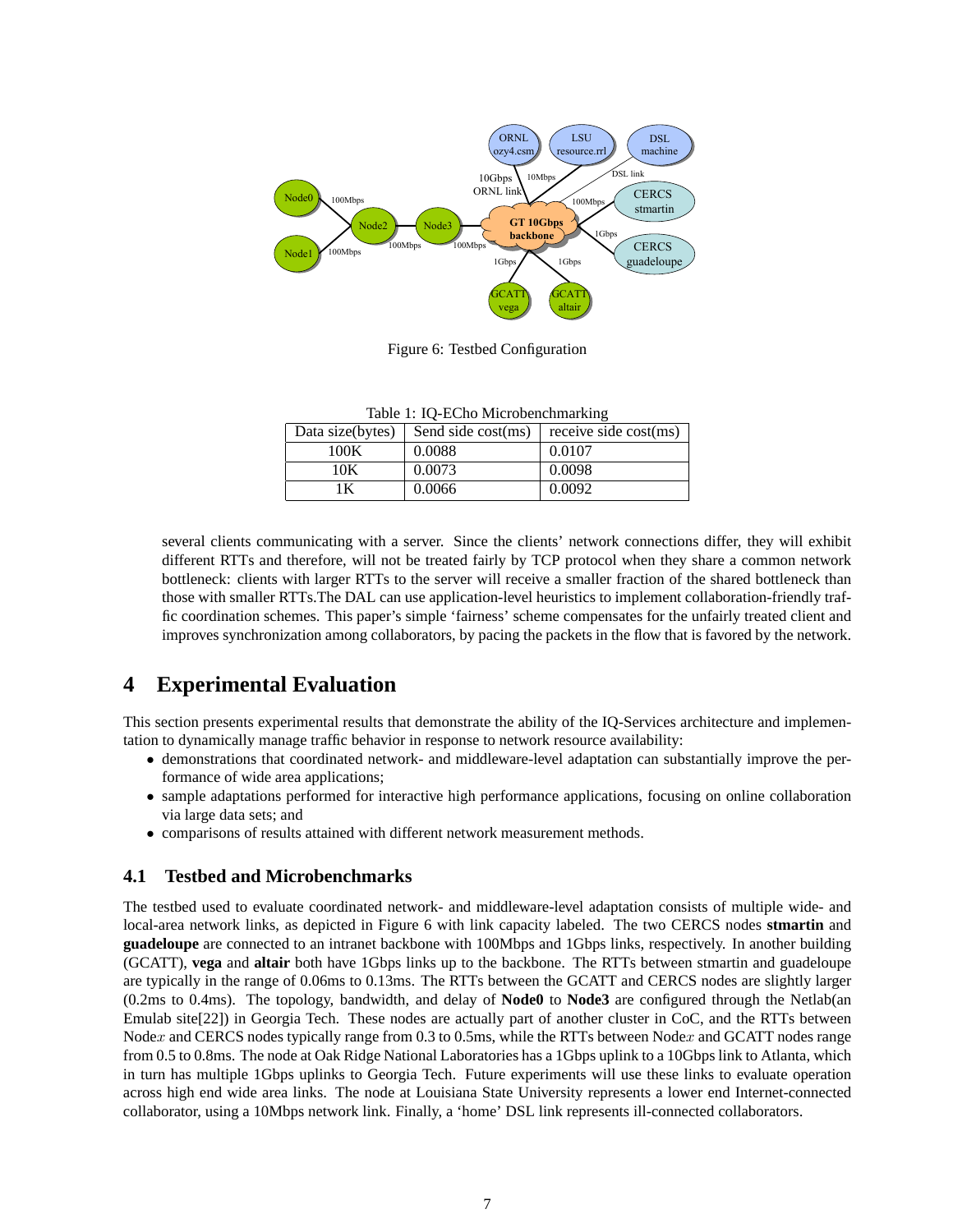**Microbenchmarks.** The microbenchmarks reported in Table 1 establish that our implementation of IQ-Services is capable of supporting the large-data applications they target. The table shows the send and receive-side costs introduced by IQ-ECho, using the testbed machines **isleroyale** and **guadeloupe**. The testbed machine **isleroyale** is a dual processor Intel XEON at 2.8GHz with 2GB of memory while **guadeloupe** is a dual processor Intel XEON at 2.0Ghz with 1GB of memory; the OS on both the machines being Redhat Linux 9. Only one processor of each testbed machine is used for microbenchmarking. In Table 1, Send side cost is the time between an application submitting data for transmission to the time at which the infrastructure invokes the underlying network 'send()' operation. Receive side costs represent the time between the end of the 'receive()' operation and the point at which the application receives the data. Since these costs are in the range of 0.006ms to 0.0107ms, the resulting overheads are small compared to the typical round trip delays experienced in local area networks (0.1ms-0.3ms in our environment) and negligible for typical wide area round trip delays (50ms-100ms). Additional performance information comparing IQ-ECho's performance to that of other high performance communication infrastructures (e.g., MPICH) appear in [8].

Over our targeted wide area network, these overhead which are less than 0.011 are quite trivial. Even for a highspeed local area network, e.g. the local network between isleoryal and guadeloupe which are connected with a high performance CISCO Catalyst 6513 switch, the typical round trip delay is 0.1ms-0.3ms, and 0.01ms cost introduced by IQ-ECho is also comparably small. [8] also gives costs breakdown comparision between ECho, COBRA, MPICH and XML, and shows that ECho provides efficient data transmission with significantly lower overhead.

#### **4.2 Experimental Results with a Real-time Collaboration**

**Coordinated Packet Reliability Control.** Our first experiment shows the effectiveness of coordinating reliability control between IQ-RUDP and IQ-services, for collaborative applications that use application-specific methods of dealing with data loss. In this example, a bondserver (as described above in Section 2.1) application component sends data over a lossy link (from a home DSL machine to a campus machine, **guadaloupe**). There are three types of application messages, and in the order of importance, they are: messages with atoms and bonds information [AB], messages with atoms information only [A], and messages with bonds information only [B]. In addition, different types of messages are grouped together according to the pattern (AB, B, B, A, B). There is often redundant information among the messages in one group. Overall, AB messages have to be delivered, both type A and B messages can be lost, where type B messages have lower priorities than those of type A.

The coordinated reliability control algorithm implemented jointly by the DAL and by IQ-RUDP dynamically labels application-level messages with certain priorities and then uses them to differentiate message transmissions, as follows:

- discards the lowest priority messages without transmitting them;
- attempts to transmit the second priority messages, but will not try to retransmit them if they are lost; and
- guarantees the reliable delivery of the highest priority messages.

The experiments shown set a target rate for type AB messages. When there are significant packet losses and the target rate is not achieved (as detected by IQ-RUDP), the DAL layer adaptation algorithm adjusts message priorities, by setting some portion of type B messages to the lowest priority, and by setting type A messages to the second priority. The idea is to give the application-level (i.e., the IQ-Services layer) the ability to distinguish which data are most important, thereby permitting the network layer to focus on transporting those parts.

Results in Figure 7 show that coordinated packet reliability control successfully achieves the different target rates set a priori, at the cost of an increased loss ratio of type B messages. Type A messages, which are also much smaller than the other two types, have very few losses.

**Coordinating the Transfer of Two IQ-RUDP Connections.** In this experiment, the DAL layer coordinates message transmission across two IQ-RUDP connections used by a single application, one example being the co-existence of a control and a data connection in a remote collaboration, another being the co-existence of a large-data connection (e.g., visualization data) with a video connection (e.g., for video conferencing). The specific experiment conducted emulates two remote clients that receive the same visualization data stream. Since these clients are engaged in a real-time collaboration, their desire is to receive and display the same data at the same time, without undue buffering costs.

For simplicity, the experiments uses two connections that share a bottleneck link but have different RTTs and therefore, have different throughput. To better synchronize the two connections, message transmission behavior to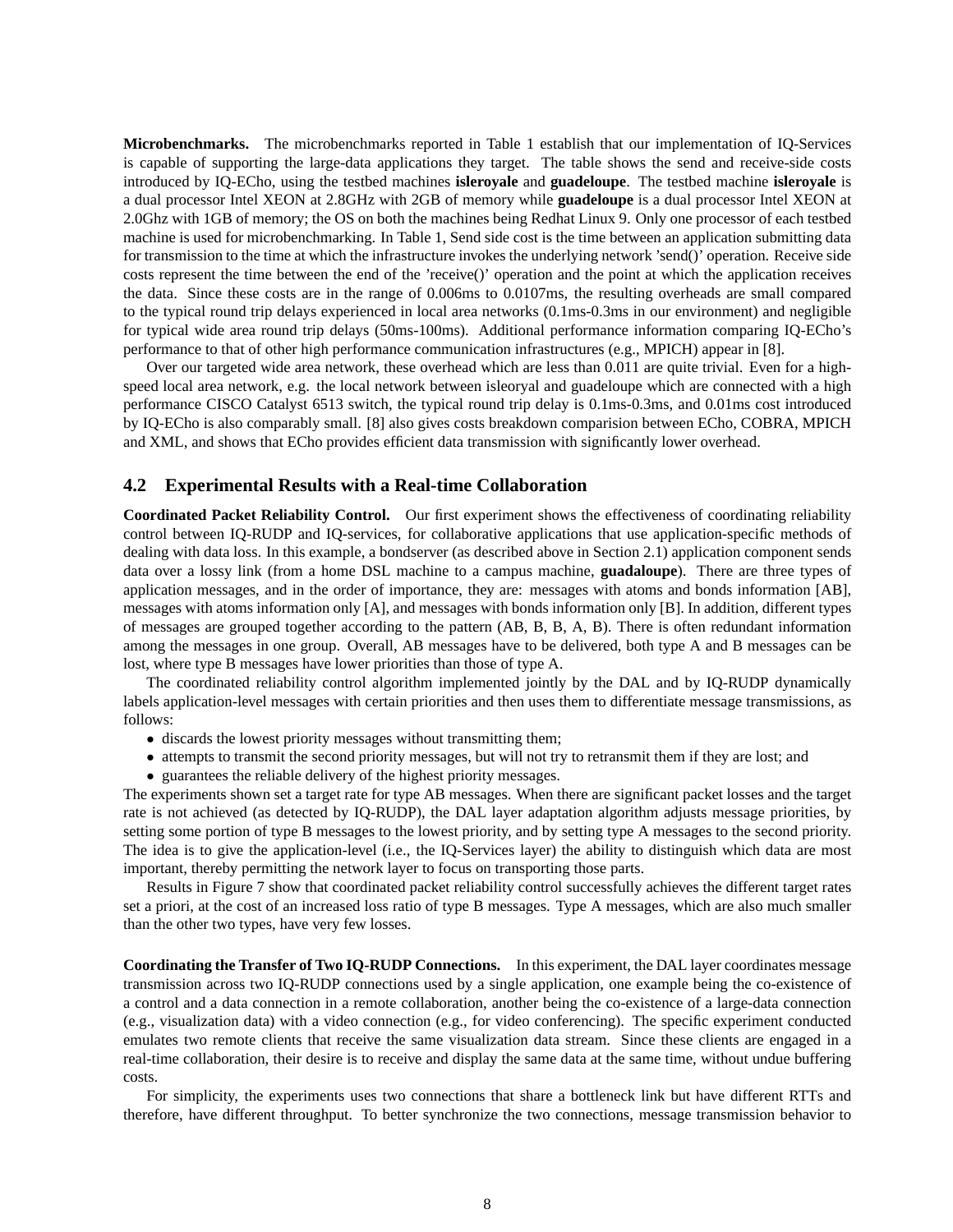

Coordinating Two Connections 30 30 Rate Difference Throughput degradation 25 25 Difference btw Two Connections(%) Rate Difference btw Two Connections(%) Throughput Degradation(%)  $\overline{2}$ 20 Throughput Degradation 15 15 10 10 Rate 5 5 0 5000 10000 15000 20000 25000 30000 35000 40000 Control Granularity(Bytes)

Figure 7: Prioritized Reliability Control

Figure 8: Coordination between Connections



Figure 9: Without Packet Pacing Adaptation

Figure 10: With Packet Pacing Adaptation

each client is adjusted at the IQ-Services layer in response to network measurements at the IQ-RUDP layer: when the application starts, it establishes each IQ-RUDP connection and measures the available bandwidth; IQ-RUDP makes available to the DAL dynamic throughput information about both connections, which is used to slow down the faster connection in proportion to the ratio of the two throughput measurements.

The goals of this experiment are twofold. First, it demonstrates the viability of application-level, network-aware control over multiple connections. Second, it evaluates 'granularity' issues concerning such control, the purpose being to better understand potential control limitations due to application constraints like delays due to differences in the sizes of application-level messages being sent. In Figure 8, the X-value is the size of the data unit for which the sending rate is controlled. The left Y-value is the receiving rate difference between the two receivers. The right Yvalue is the throughput degradation of the faster connection. We can see that finer grained control achieves better synchronization, at the cost of slowing down the faster connection, i.e., not fully utilizing the network bandwidth.

In separate experiment, we use the DAL layer to make two connections share a bottleneck link fairly, using the bandwidth and RTT measurements at the connection layer. The application adjusts the sending rate based on the RTTs of the two connections. The adjustment algorithm is based on the TCP throughput formula, which shows that two connections sharing the same bottleneck link have throughputs that are inversely proportional to  $RTT^2$ . The results attained are very similar to those in Figure 8, although different IQ-RUDP layer measurements are used.

Table 2: Packets Pacing Adaptation - Performance Comparison

|                           | Message Delivery Rate(f/s) | Normalized Standard Deviation | Jitter(ms) |
|---------------------------|----------------------------|-------------------------------|------------|
| <b>Without Adaptation</b> | 443.99                     |                               |            |
| With Adaptation           | 599.39                     |                               | .76        |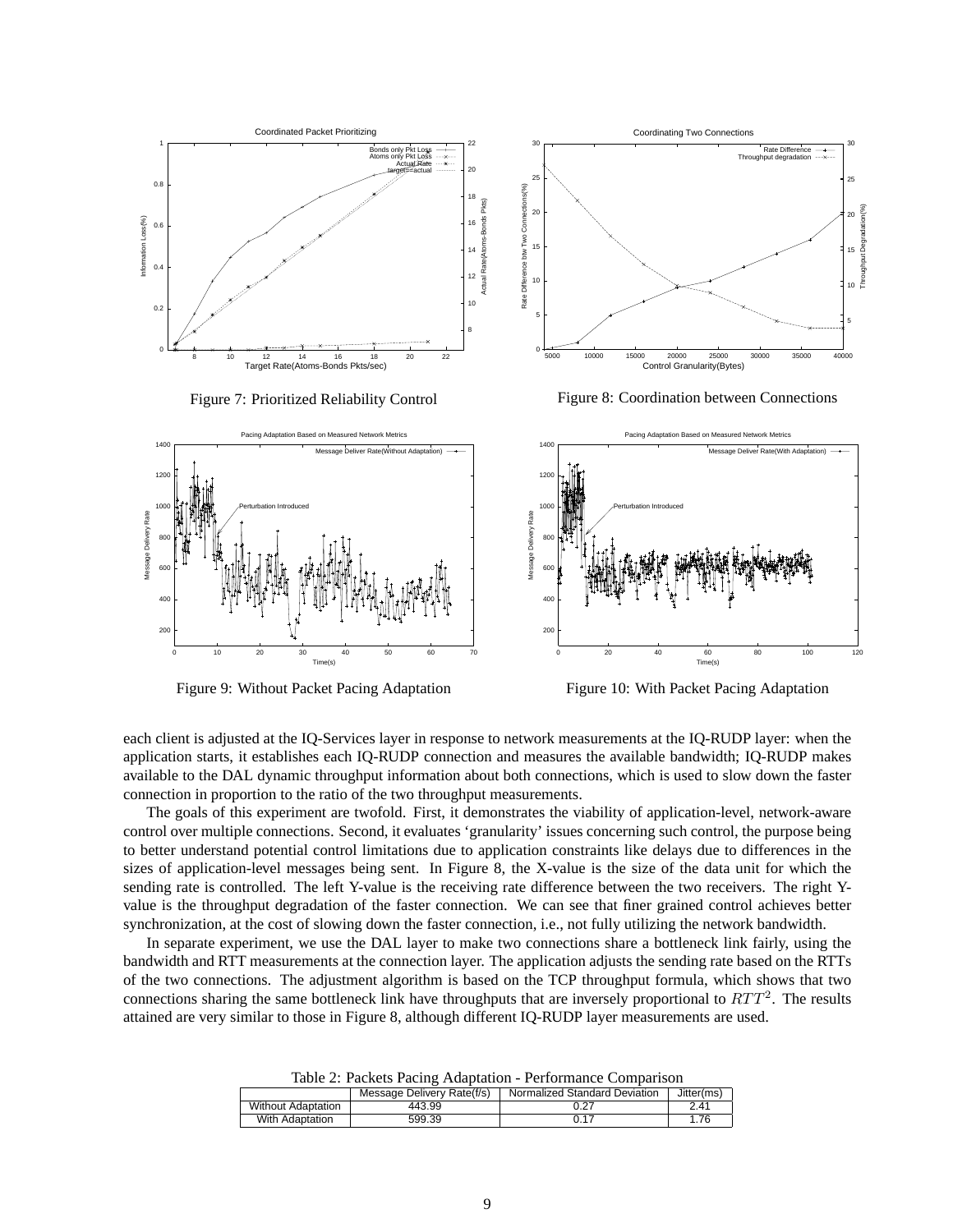

Figure 11: Without Packet Pacing Adaptation (LSU Link)

Figure 12: With Packet Pacing Adaptation (LSU Link)

Table 3: Packet Pacing Adaptation - Performance Comparison(LSU Link)

|                            |                           | Message Delivery Rate(f/s) | Normalized Standard Deviation | Jitter(ms) |
|----------------------------|---------------------------|----------------------------|-------------------------------|------------|
| Exp1(Figure 11, Figure 12) | <b>Without Adaptation</b> | 16.11                      | 0.20                          | 61.9       |
|                            | With Adaptation           | 16.45                      | 0.17                          | 55.6       |
| Average Over 5 Experiments | <b>Without Adaptation</b> | 16.05                      | 0.18                          | 60.2       |
|                            | With Adaptation           | 16.25                      | ี่ 0.17                       | 54.9       |

**Dynamic Packet Pacing.** This experiment shows that a 'pacing adaptation' based on measured network behavior can both improve and smooth throughput when there is cross traffic. When the bond server transfers large amounts of data to some specific client, we inject cross-traffic into the network, thereby decreasing available network bandwidth. With IQ-Services, network metrics are exposed through performance attributes to middleware and to application modules, thereby making both 'aware' of changes in network status and permitting them to adjust their behavior accordingly. In this experiment, they adjust the way in which packets are sent out (packet pacing). The packet size used is 66KB, and the injected cross-traffic over the 1Gbps link is 650Mbps, generated by iperf[9].

Figure 9 illustrates the measured message delivery rate at the client side from a server that is unaware of the crosstraffic and cannot adapt to changes in network behavior. Figure 10 shows much better performance when the crosstraffic is injected, since in this case, the server is made aware of the measured loss rate and the available bandwidth and then paces its packets accordingly (at a better rate). The idea is to ensure that its offered throughput does not exceed available bandwidth, thereby resulting in reduced congestion and packet losses. The message delivery rate improves from 434f/s to 599f/s, and it is much smoother: the normalized standard deviation of the message delivery rate decreases from 0.27 to 0.17, and jitter decreases from 2.41ms to 1.76ms. These result are attained with TCP-based bandwidth measurement techniques in [36] and loss rate measurement. The idea is for the server to adapt quickly to network changes by use of loss rate measurement and to avoid oscillations by use of bandwidth prediction.

A similar experiment is performed between **stmartin.cc.gatech.edu** and **resource.rrl.lsu.edu**, as shown in Figure 11 and Figure 12. This link has higher fluctuation in terms of available bandwidth and RTT, since there is significant and often unpredictable traffic that also impacts the link besides the traffic we generate. Figure 11 and Figure 12 demonstrate how both throughput and jitter are improved in a typical run of the experiment. Table 3 shows the average performance improvement over 5 experiments.

**Adaptive Downsampling in Congested Networks.** As demonstrated via emulation in [15] and experimentally in this technical report, IQ-Services can regulate the traffic imposed on the underlying network by 'pacing' applicationlevel messages. Packet pacing can effectively reduce congestion and maintain better message delivery rates. However, its benefits are limited when the available bandwidth is already below the threshold at which it becomes impossible to deliver messages as fast as required by an ongoing real-time collaboration. This issue is addressed by deploying application-level data filters as IQ-Services and then using them to downsample the actual data being sent prior to submitting it to the network transport.

Experimental results shown in Figures 13 and 14 demonstrate the necessity and effectiveness of IQ-Services-level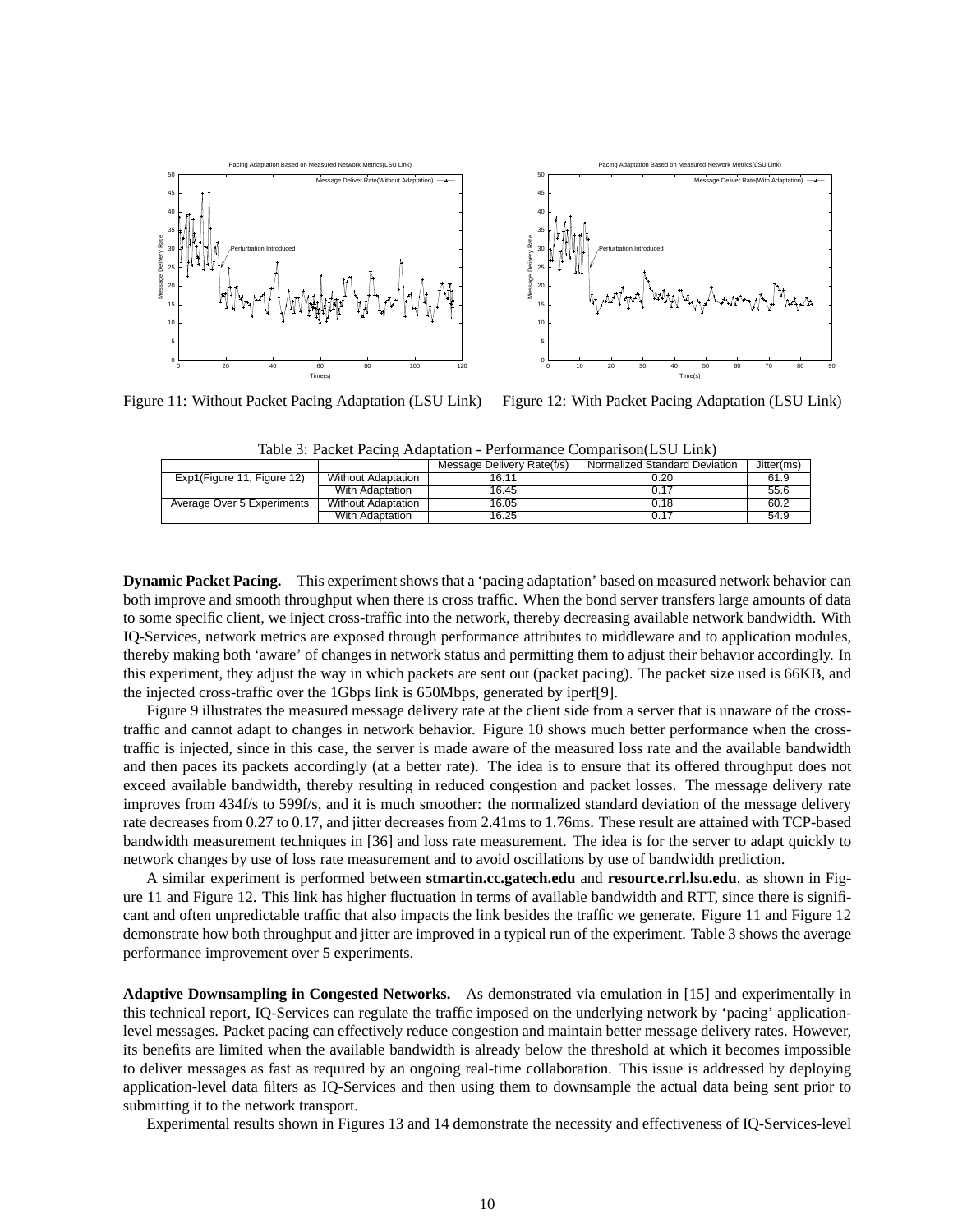



Figure 13: Without IQ-Service Metadata-Based Filtering

Figure 14: With IQ-Service Metadata-Based Filtering

adaptation through dynamic data downsampling. Here, large cross traffic (850Mbps) is injected into the network. Using a simple data pacing algorithm, the server can only deliver 23.3 f/s(frames per second, average over 5 experiments) to the client. However, when permitting the client to characterize the subset of data most important to it, when congestion occurs, it can install an IQ-Service data filter at the server side and get essential data at satisfactory speed. The data downsampler used removes data relating to visual objects that are not in the user's immediate field of view. That is, the client transfers the current position and view point of the user to the filter, which computes at the server side what data set the user is watching and then transfers exactly those data sets. Such data selection actions are taken in conjunction with the network layer, in order to adjust the data amounts sent to match available network bandwidth.

#### **4.3 Experimental Results with IQ-GridFTP**

The implementation of IQ-GridFTP evaluated in this section replaces the transport layer of GridFTP with IQ-ECho, thereby making it easy for end users to deploy desired IQ-Services 'into' FTP transfers. As with real-time collaborations, such filters may be deployed statically, or via dynamic linking methods, or written with E-Code, a highly portable subset of C, which is dynamically executed at the source. A return value of one from the filter function causes the current filtered row to be transmitted over the network, while a return value of zero causes it to be discarded.

We use XML to represent the structure of data contained in the files transported by IQ-GridFTP, specifically, whenever a client needs to do a partial retrieve on a structured file, say weather.dat, a format description file, say weather.dat.xml (we assume that such a file exists for large structured files), is first fetched from the source. Next, the requesting client creates an IQ-ECho structured data channel using the information from the xml file, and then generates E-Code for the filter using the information supplied. Using IQ-ECho's facilities for dynamic deployment, the IQ-Service that realizes this filter can dynamically: (1) select the specific file attributes that need to be transferred, (2) select the rows required, and (3) perform data reduction operation like averaging, etc., at the data source, thereby reducing the data volumes transmitted.

We compare the performance of the IQ-GridFTP with basic GridFTP in several ways. First, we compare the two GridFTP implementations' effective throughput with and without cross traffic, and 50Mbps cross traffic, injected via iperf into a 100Mbps network that connects two machines running FTP. Figure 15 depicts the throughput time series for a single experiment, and Table 4 depicts the average attained throughput and its normalized standard deviation for 5 experiments. These basic experiments demonstrate that IQ-GridFTP achieves throughput similar to that of GridFTP. Second and more interestingly, Figure 16 and Table 5 demonstrate the advantage of utilizing IQ-Services in conjunction with GridFTP. Here, a large number of data files are transferred from an FTP server to a client. In IQ-GridFTP, when the client finds the frame rate to be lower than required, it creates a data downsampling filter (an image resolution reduction filter when data is being visualized) and deploys it on the server, then uses the filter to reduce data volume, when necessary.

Results demonstrate the importance of domain-specific data downsampling even for general mechanisms like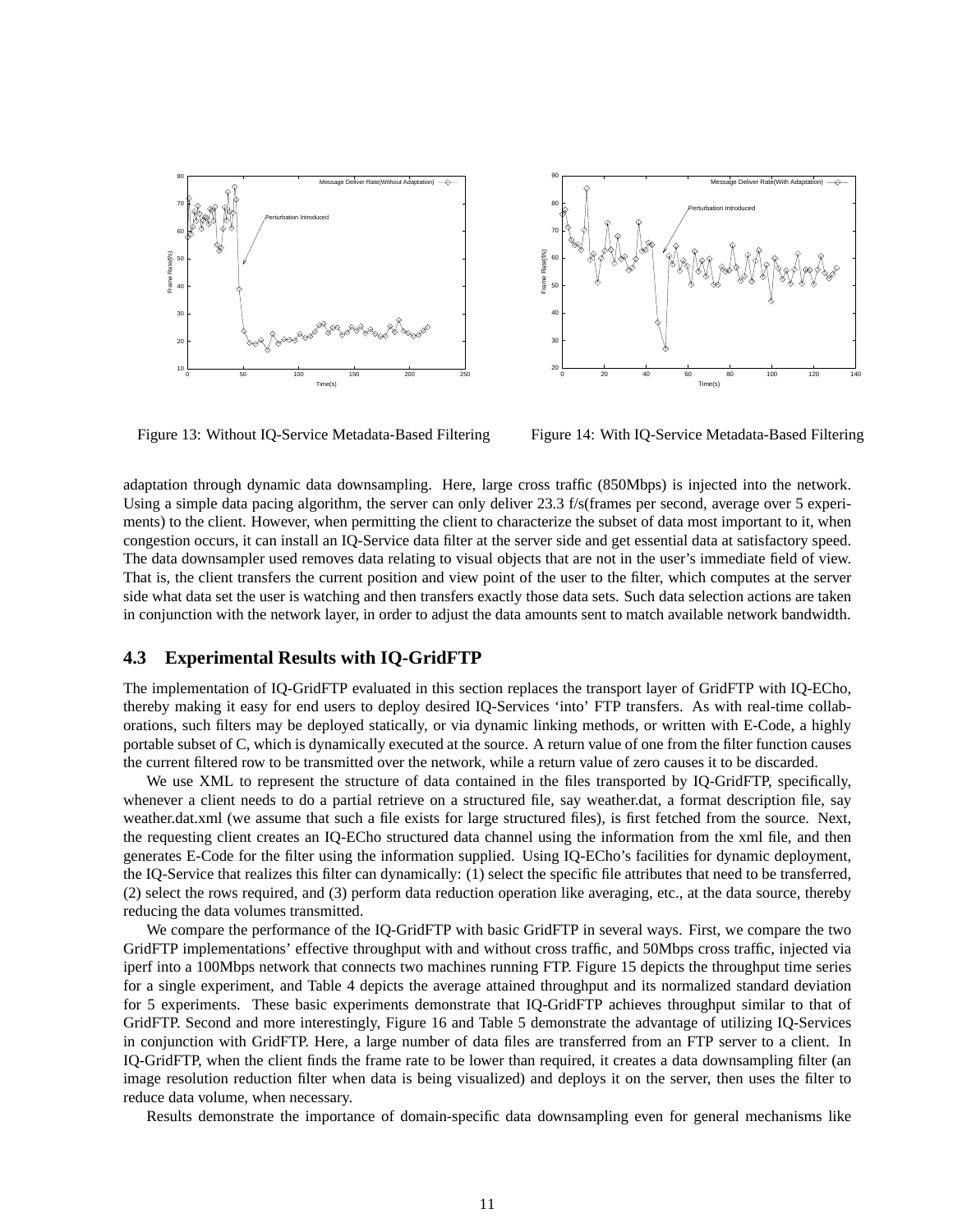

Figure 15: IQ-GridFTP Performance Analysis

|                                     | racio il critti il reflettimatte rittari dio |         |                          |                               |  |  |
|-------------------------------------|----------------------------------------------|---------|--------------------------|-------------------------------|--|--|
| Cross Traffic<br>Transport Protocol |                                              |         | Average Throughput(Mbps) | Normalized Standard Deviation |  |  |
|                                     | No.                                          | TCP     | 85.62                    | 0.002470                      |  |  |
|                                     | No                                           | IQ-RUDP | 86.18                    | 0.002459                      |  |  |
|                                     | Yes                                          | TCP     | 36.64                    | 0.006064                      |  |  |
|                                     | Yes                                          | IQ-RUDP | 37.52                    | 0.006602                      |  |  |

Table 4: GridFTP Performance Analysis

GridFTP. When there is 60Mbps cross traffic in the link, the frame rate at which the GridFTP server can transfer data to the client drops to approximately 15 frames per second, from 62 frames without network congestion. In contrast, IQ-GridTP can transfer downsampled, reduced-size images at approximately 60 frames per second. Table 5 lists the average frame rate and average normalized standard deviation of GridFTP and IQ-GridFTP over 5 experiments. With adaptation, the frame rate is improved from 14.66 frames per second to 59.50 frames per second and the normalized standard deviation is improved from 0.045 to 0.017. The response time of such an adaptation (from the time the available bandwidth is reduced until the client starts to receive adapted image files) is also small, ranging from 0.12 to 0.25 seconds.

Figure 17 compares the performance of GridFTP and IQ-GridFTP with dynamic cross traffic derived from an real trace <sup>1</sup>. Cross traffic is injected via UDP, thereby reasonably emulating actual network behavior. The data the server transfers to the client is climate data (the size of each record/frame is 172.8K bytes). The client sends a filter to the server to specify whether it wants IQ-GridFTP to adjust data precision when congestion is noticed and if so, what percentage of the data will be adjusted. From Table 6, it is clear that the frame rate(averaged over 5 experiments) is improved from 27.34f/s to 30.03f/s, where the normalized standard deviation of frame rate is reduced from 0.11 to 0.04.

Additional capabilities of IQ-GridFTP now under consideration by our group include per connection adaptations like dynamic window size adjustments and TCP buffer size auto-tuning, as well as fairness improvements or stream synchronization when multiple connections are used for single, large file transfers. The latter is important for storage systems (e.g., DPSS, HPSS) that utilize parallel data transfers and data striping across multiple servers to improve performance.

# **5 Discussion and Related Work**

A characteristic differentiating IQ-Services from previous research is its ability to coordinate system- or network-level reactions to resource changes with application-level adaptations. This extends prior work on application-level flow control or data striping [3, 42], as well as approaches that focus on the system-level provision of network status in-

<sup>1</sup>Trace file BWY-1063337799-1.asc from NLANR trace repository(pma.nlanr.net), collected at Columbia Univ (BWY site) on Sep 12th, 2003.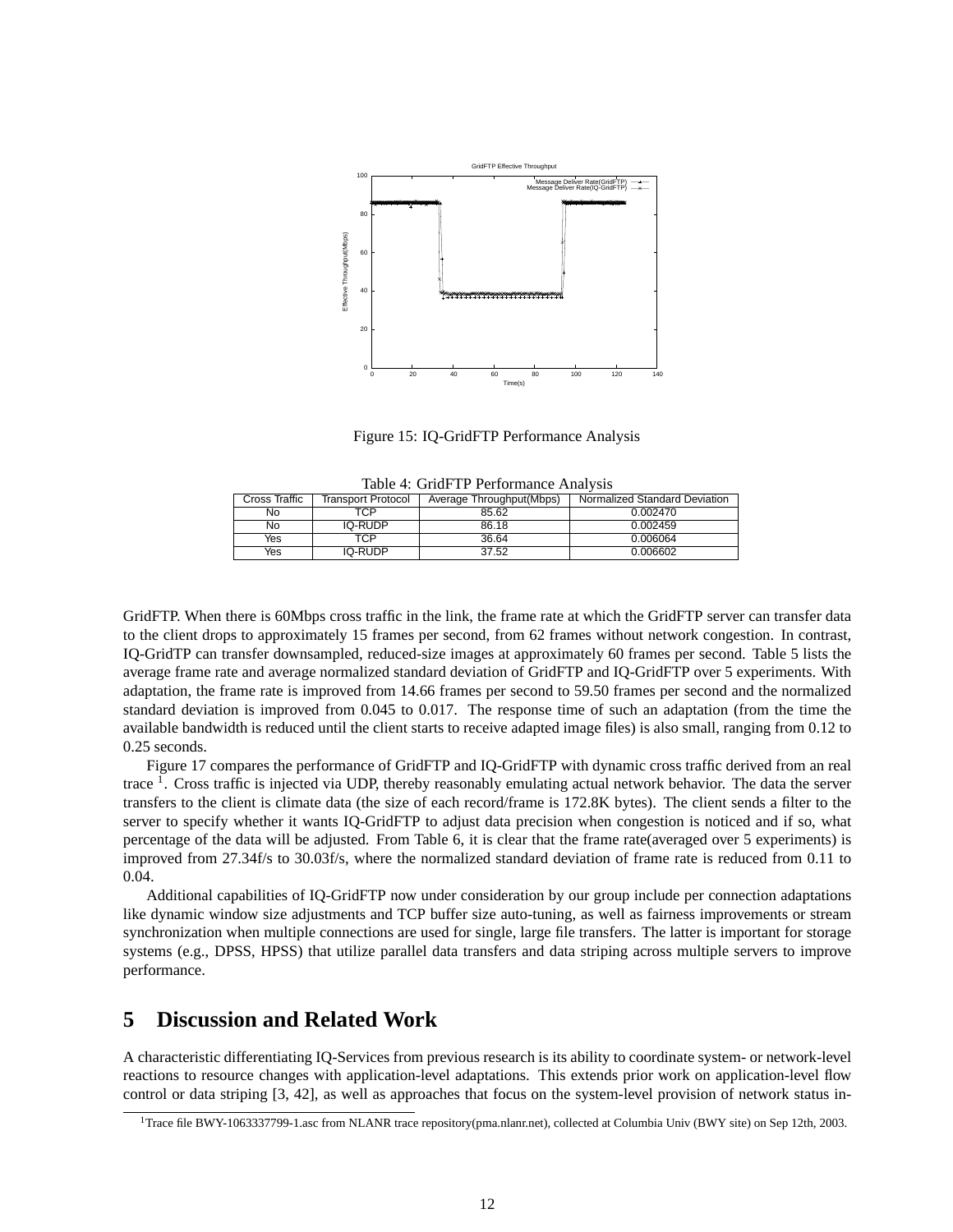

Figure 16: IQ-GridFTP Adaptation(60Mbps Cross Traffic) Figure 17: IQ-GridFTP Adaptation(Dynamic Cross Traffic)

| Cross Traffic | Implementation | Average Frame Rate(f/s) | Normalized Standard Deviation |
|---------------|----------------|-------------------------|-------------------------------|
| No            | GridFTP        | 62.23                   | 0.004017                      |
| No.           | IQ-GridFTP     | 62.30                   | 0.003871                      |
| Yes           | GridFTP        | 14.66                   | 0.04510                       |
| Yes           | IQ-GridFTP     | 59.50                   | 0.01665                       |

Table 5: IQ-GridFTP Adaptation(60Mbps Cross Traffic), Average over 5 Experiments.

formation [30]. It also distinguishes our work from the many, middleware-level adaptation infrastructures developed in previous research, including BBN's Quo [51] or other object-based infrastructures [50]. Furthermore, IQ-Services does not require adaptations to be performed in certain ways or at certain system levels. Instead, they can be 'driven' from the system and/or application levels. One consequence is that reactions to changes in available network bandwidth, for example, can occur at packet boundaries rather than at the boundaries defined by application-level message sizes and/or by applications' time slices. The resulting 'faster' and bounded reaction times can reduce jitter and improve system predictability [15, 38].

An important characteristic of our middleware is its support of user-defined 'handlers' – IQ-Services – that implement the actual data adaptations suitable for specific applications. As a result, in comparison to previous domainspecific solutions (e.g., for the multimedia domain [41, 24]), the IQ-Services architecture can be used to implement adaptive methods for a variety of target applications. We demonstrate this capability by implementing an IQ-Services version of GridFTP, termed IQ-GridFTP. We note that 'handlers' like those used in IQ-Services are similar to earlier work in object-oriented operating systems, as with the application-specific policy objects used in [10] or the subcontracts used in [14], the latter also present in the implementation of RMI in Java. In fact, in recent work, we have associated policy objects and data handlers with SOAP-based communications, in order to dynamically adjust data transmissions to changes in network resources or client needs [39].

# **6 Conclusions and Future Work**

The software architecture of IQ-Services shown in Figure 5 offers developers the ability to insert application-specific, lightweight services into data exchange middleware and mechanisms. In this paper, IQ-Services are used to support

Table 6: IQ-GridFTP Adaptation(Dynamic Cross Traffic), Average over 5 Experiments

| Implementation |            | Average Frame Rate(f/s) | Normalized Standard Deviation |  |  |
|----------------|------------|-------------------------|-------------------------------|--|--|
|                | GridFTP    | 30.03                   | 0.04076                       |  |  |
|                | IQ-GridFTP | 27.34                   | 0.11218                       |  |  |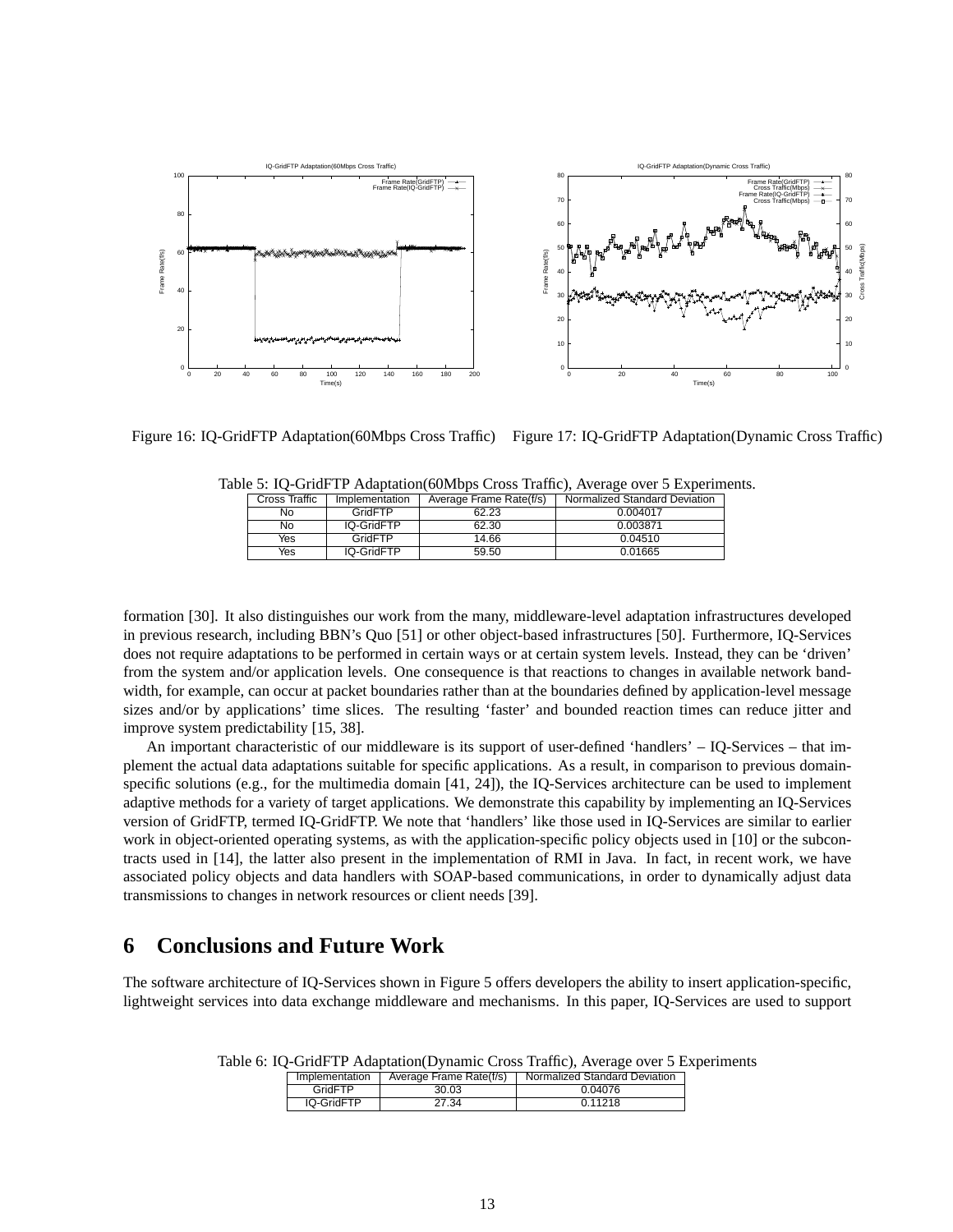the efficient exchange of scientific data in real-time collaborations, by dynamically adjusting the data sent from information providers to information consumers [23, 13, 7]. IQ-Services are also used to implement adaptive file transfers via an IQ-version of GridFTP. In concurrent work, we are applying the architecture to other communication paradigms defined by the grid community, such as the M-by-N data exchanges used in remote storage, monitoring, or visualization systems [12]. In addition, we have used IQ-Services to create resource-aware communication services that apply general compression methods to data being exchanged across wide area networks [47]. Finally, in [48] and in ongoing extensions of that work, we are using IQ-Services to create adaptive remote graphical displays, for the high end 3D visual depictions required by applications like molecular dynamics.

The performance improvements attained by use of IQ-Services can be substantial, including up to 25% improvements in message delivery rates when information sources 'pace' the data offered in conjunction with available network bandwidth, and almost threefold improvements in message rates when a client-specific data downsampling service is used to control the amounts of data sent from data server to client.

Future work will compare service-level adaptations that utilize different network-level techniques for assessing current network bandwidth [36, 28]. It will also utilize overlay networks to combine the lightweight data filtering and downsampling methods used in this paper with heavier-weight methods for data transformation and personalization executed by additional machines interposed into the path between data providers and consumers [4, 32]. Such work will dynamically deploy lightweight IQ-Services to utilize alternative network and machine paths from data providers to consumers.

#### **Acknowledgments**

We acknowledge the help of Constantinos Dovrolis and Nagi Rao in defining the network testbeds used in this paper's experimentation. Nagi Rao also made available the Internet-connected machine used for wide-area measurements, and his network measurement methods have been integrated into the current version of IQ-ECho. Neil Bright and the Utah Emulab team spent many hours to set up Georgia Tech's NetLab facility.

### **References**

- [1] M. Aeschlimann, P. Dinda, L. Kallivokas, J. Lopez, B. Lowekamp, and D. O'Hallaron. Preliminary Report on the Design of a Framework for Distributed Visualization. In *Proceedings of International Conference on Parallel and Distributed Processing Techniques and Applications (PDPTA)*, pages 1833–1839, Las Vegas, NV, June 1999.
- [2] AG. Access Grid. http://www-fp.mcs.anl.gov/fl/accessgrid.
- [3] M. Allman, H. Kruse, and S. Ostermann. An Application-level Solution to TCP's Satellite Inefficiencies. In *Proceedings of the International Workshop on Satellite-Based Information Services(WOSBIS)*, Nov. 1996.
- [4] F. Bustamante, G. Eisenhauer, P. Widener, K. Schwan, and C. Pu. Active Streams: An Approach to Adaptive Distributed Systems. In *Proceedings of the 8th Workshop in Operating Systems (HotOS-VIII)*, Elmau/Oberbayern, Germany, May 2001.
- [5] P. Chandra, A. Fisher, C. Kosak, and P. Steenkiste. Network Support for Application-Oriented Quality of Service. In *Proceedings of IEEE/IFIP International Workshop on Quality of Service*, May 1998.
- [6] Y. Chen, K. Schwan, and D. Zhou. Opportunistic Channels: Mobility-Aware Event Delivery. In *Proceedings of ACM/USENIX International Middleware Conference*, 2003.
- [7] DOE-TSI. TeraScale Supernova Initiative. http://www.phy.ornl.gov/tsi.
- [8] G. Eisenhauer. The ECho Event Delivery System. Technical Report GIT-CC-99-08, Georgia Tech, Aug. 1999.
- [9] N. L. for Applied Network Research". Iperf The TCP/UDP Bandwidth Measurement Tool. http://dast. nlanr.net/Projects/Iperf/.
- [10] A. Gheith and K. Schwan. Real-Time Objects and Atomicity for Multiprocessors. *Advances in Real-Time Systems*, 1994.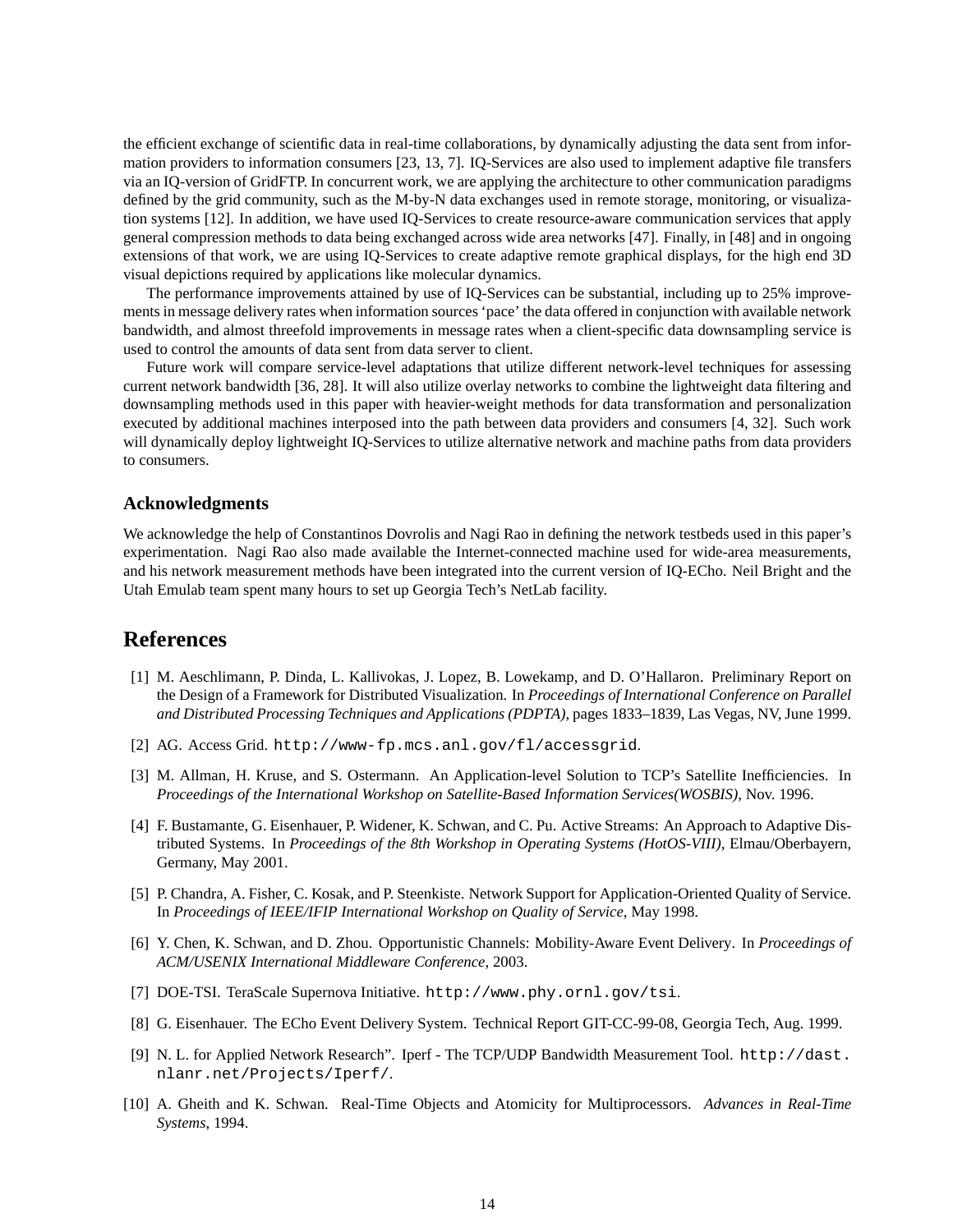- [11] Globus. GridFTP. http://www-fp.globus.org/datagrid/gridftp.html.
- [12] Globus. http://www.globus.org/ogsa/. An Open Grid Services Architecture, 2003.
- [13] GriPhyN. The Grid Physics Network. http://www.griphyn.org.
- [14] G. Hamilton, M. Powell, and J. Mitchell. Subcontract: A Flexible Base for Distributed Programming. In *Proceedings of ACM Symposium on Operating Systems Principles*, pages 69–79, 1993.
- [15] Q. He and K. Schwan. IQ-RUDP: Coordinating Application Adaptation with Network Transport. In *High Performance Distributed Computing*, July 2002.
- [16] H.-Y. Hsieh and R. Sivakumar. A Transport Layer Approach for Achieving Aggregate Bandwidths on Multihomed Mobile Hosts. In *Proceedings of ACM/IEEE MOBICOM*, September 2002.
- [17] C. Isert and K. Schwan. ACDS: Adapting Computational Data Streams for High Performance. In *Proceedings of IPDPS*, May 2000.
- [18] M. Jain and C. Dovrolis. End-to-end Available Bandwidth: Measurement Methodology, Dynamics, and Relation with TCP Throughput. In *Proceedings of ACM SIGCOMM*, Aug. 2002.
- [19] J. Jancic, C. Poellabauer, K. Schwan, M. Wolf, and N. Bright. dproc Extensible Run-Time Resource Monitoring for Cluster Applications. In *Proceedings of International Conference on Computational Science*, 2002.
- [20] J. Kephart and D. Chess. The Vision of Autonomic Computing. *Computer Magazine*, Jan. 2003.
- [21] T. Kim and M. Ammar. Optimal Quality Adaptation for MPEG-4 Fine-Grained Scalable Video. In *Proceedings of IEEE INFOCOM*, Apr. 2003.
- [22] J. Lepreau. The Utah Network Testbed. http://www.emulab.net/. University of Utah.
- [23] LSC. http://www.ligo.org/. LIGO Scientific Collaboration, 2003.
- [24] J. Mahdavi and S. Floyd. TCP-Friendly Unicast Rate-Based Flow Control, Jan. 1997.
- [25] G. M. Mair. Telepresence The Technology and Its Economic and Social Implications. In *Proceedings of IEEE International Symposium on Technology and Society*, 1997.
- [26] M. Mathis. Web100 and the End-to-End Problem. http://www.web100.org/docs/jtech/.
- [27] D. McNamee, J. Walpole, C. Pu, C. Cowan, C. Krasic, A. Goel, P. Wagle, C. Consel, G. Muller, and R. Marlet. Specialization Tools and Techniques for Systematic Optimization of System Software. *ACM Transactions on Computer Systems*, 19(2):217–251, May 2001.
- [28] M.Jain and C. Dovrolis. End-to-End Available Bandwidth: Measurement Methodology, Dynamics, and Relation with TCP Throughput. *IEEE/ACM Transactions in Networking*, Aug., 2003.
- [29] NASA. Using XML and Java for Telescope and Instrumentation Control. In *Proceedings of SPIE Advanced Telescope and Instrumentation Control Software*, 2000.
- [30] Net100. http://www.net100.org/. The Net100 Project-Development of Network-Aware Operating Systems, 2001.
- [31] NPACI. Grid Portals. http://gridport.npaci.edu.
- [32] B. Plale, G. Eisenhauer, K. Schwan, J. Heiner, V. Martin, and J. Vetter. From Interactive Applications to Distributed Laboratories. *IEEE Concurrency*, 6(3), 1998.
- [33] B. Plale, P. Widener, and K. Schwan. Taking the Step From Meta-information to Communication Middleware in Computational Data Streams. In *Proceedings of IEEE Heterogeneous Computing Workshop*, 2001.